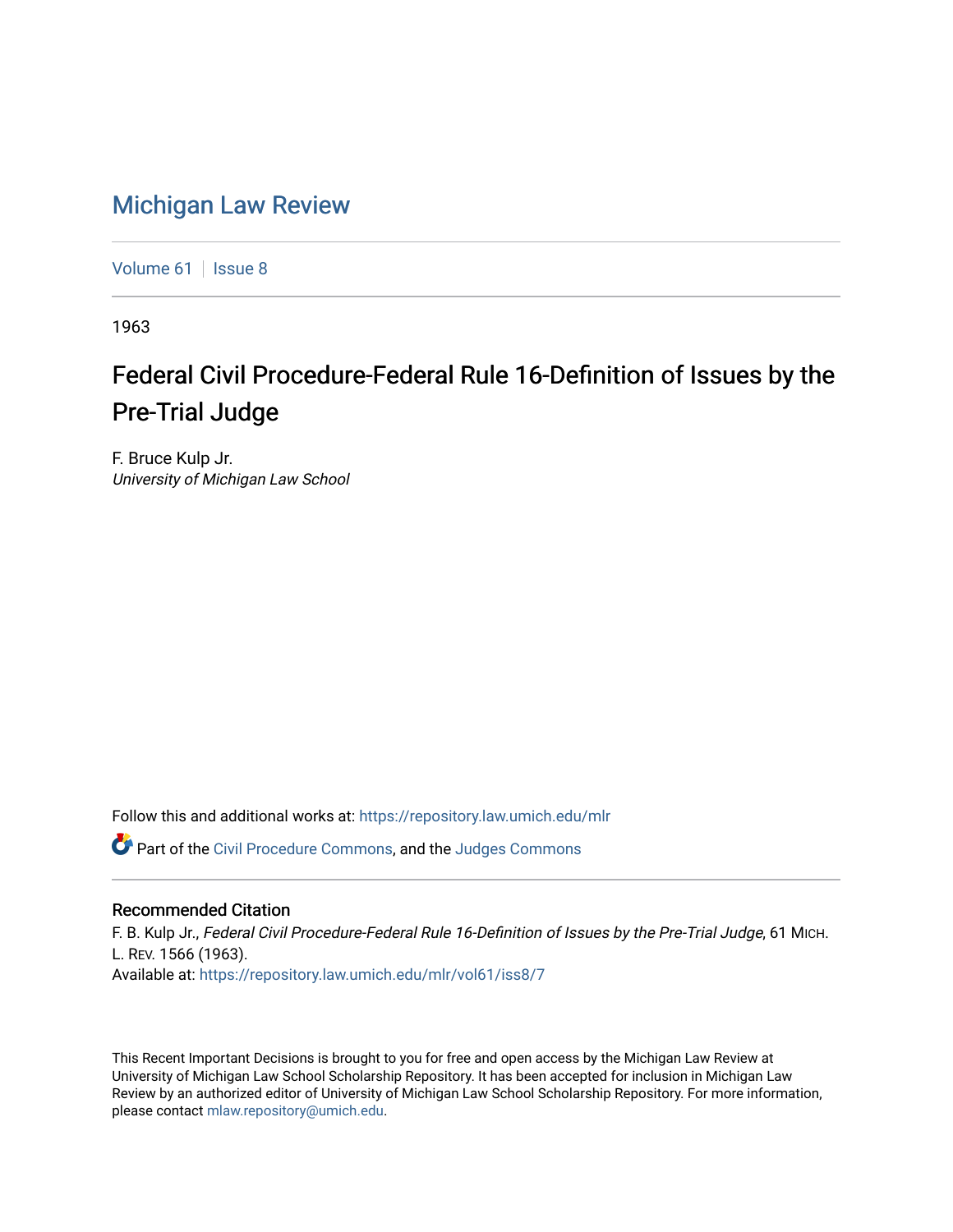FEDERAL CIVIL PROCEDURE-FEDERAL RULE 16-DEFINITION OF ISSUES BY THE PRE-TRIAL JUDGE-Plaintiff instituted a civil antitrust suit against defendant in 1956. After numerous pre-trial conferences, the parties reached agreement as to the definition of only some of the issues.1 On other issues, however, the parties tendered different versions and were unable to reach an agreement. In a progress memorandum, the court issued a pre-trial order adopting defendant's version of the issues and rejecting the version proposed by plaintiff. The court reasoned that, under Federal Rule 16,2 it has the authority to adopt the formulation of issues proposed by one of the parties even though the other party is not in complete agreement with that formulation. *Life Music*, Inc. v. Broadcast Music, Inc., 31 F.R.D. 8 (S.D.N.Y. 1962).<sup>3</sup>

1 The process of issue definition in the principal case involved two separate ideas. On the one hand, the judge eliminated factual issues about which there was no actual controversy between the parties. An example of this was the treatment of plaintiff's Issue No. 2(e), which raised the issue of ownership of radio stations by some of the defendants. Principal case at 15. The judge eliminated this subsection on the ground that it was not a "real issue," because ownership was not disputed by the defendants. On the other hand, there were certain matters which both parties agreed were in controversy, but they were unable to agree on a specific statement of the points of controversy. For example, the judge eliminated plaintiff's Issue No. 2(1), because it raised the issue of ownership of stock which had been previously included in more general terms in Issue No. 2(c), to which both parties had agreed and which was thus accepted as the proper statement of the issue. Principal case at 16.

2 FED. R. CIV. P. 16: "In any action, the court may in its discretion direct the at• tomeys for the parties to appear before it for a conference to consider (1) The simpli• fication of the issues  $\ldots$ . The court shall make an order  $\ldots$  which limits the issues for trial to those not disposed of by admissions or agreements of counsel: and such order when entered controls the subsequent course of the action, unless modified at the trial to prevent manifest injustice.''

8 See Note, 72 YALE L.J. 383 (1962).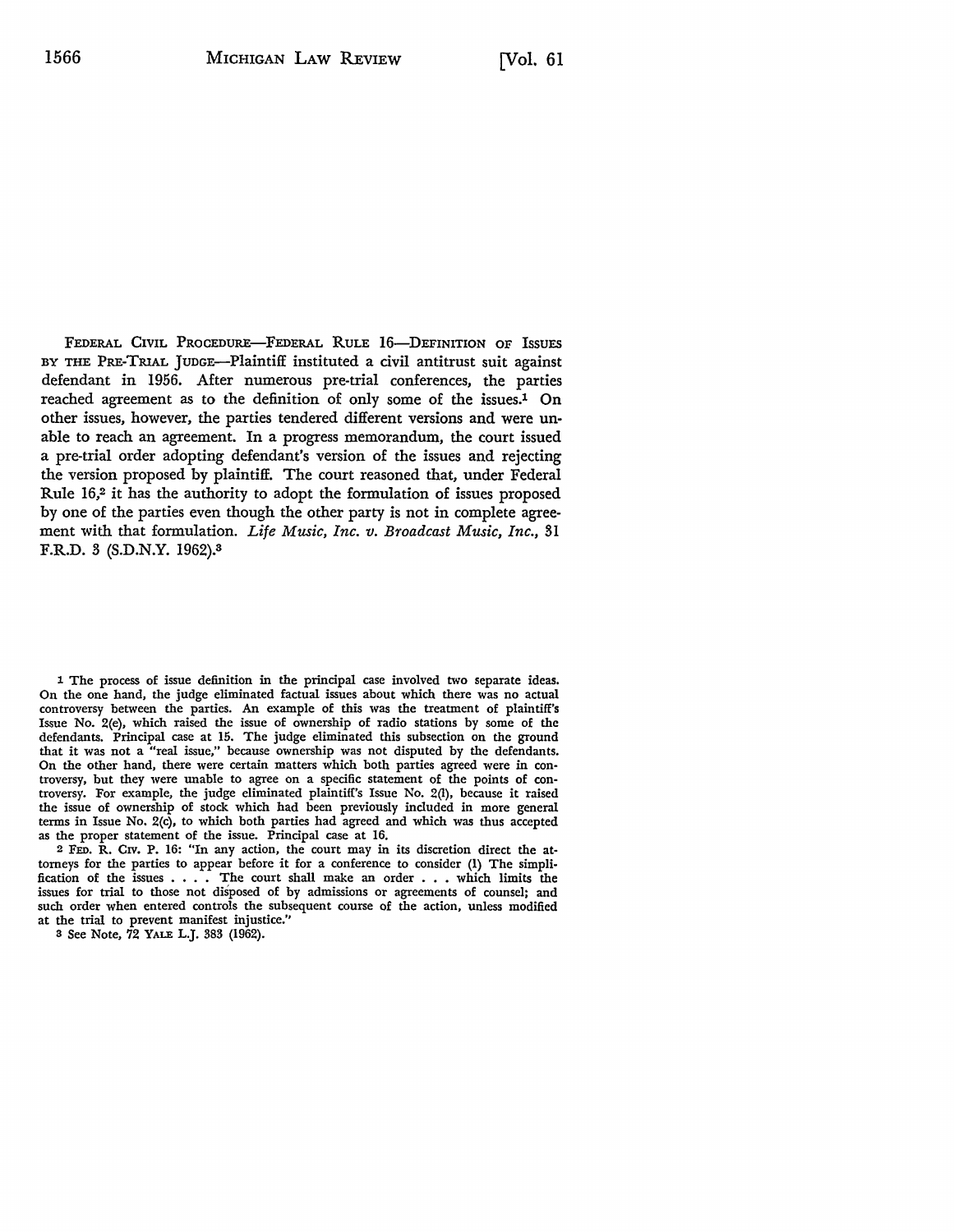One of the principal functions of Federal Rule 16 is to encourage the parties to formulate the issues for trial, so the court may then enter an order stating the issues.4 Formulation of issues, which most authorities in the field of federal civil procedure regard as essential in a protracted  $case<sub>5</sub>$  serves two major purposes at the pre-trial level. First, it furnishes the pre-trial judge with a basis for limiting the parties' discovery. Under Federal Rule 26(b) the parties may examine any material, not privileged, which is relevant to the "subject matter in the pending action."6 Although some courts have held that the test is one of relevancy to the "subject matter" of the suit,<sup>7</sup> others have indicated that the issues presented by the pleadings alone determine the permissible bounds of discovery.8 Consequently, issue definition may be an important step in establishing criteria for determining the relevancy of a particular inquiry.9 This is especially true in protracted litigation such as the "big" antitrust case.10 Secondly, the pre-trial formulation of issues aids the parties in preparing for trial. By having the issues precisely defined, the parties can more easily determine the evidence and arguments that must be presented, and can avoid preparation on spurious issues.11 Moreover, the time required for the actual trial may be shortened considerably by the deletion of extraneous matter, with a resulting reduction in expense for both parties. In addition, the trial court will obviously benefit from pre-trial issue formulation-for example, by the reduction of the burden of determining the relevancy, and thus admissibility, of evidence. In spite of these benefits, there is some cause for the parties' reluctance to have the issues clearly stated. This is particularly true of the plaintiff, who usually prefers to have unlimited discovery, hoping to discover unexpected material if unrestricted in the scope of his investigations.<sup>12</sup> Furthermore, by harassing the defendant with requests for discovery, the plaintiff may enhance his position in settlement negotiations, even though his case is actually weak.13

It is apparent that a solution to the problem raised in the principal case-judicial definition of the issues when the parties refuse to do so of

4 Owen v. Schwartz, 177 F.2d 641 (D.C. Cir. 1949).

<sup>5</sup> E.g., Judicial Conference Study Group on Procedure in Protracted Litigation, *Handbook of Recommended Procedures for the Trial of Protracted Cases,* 25 F.R.D. 351 (1960); Judicial Conference of the United States, *Procedure in Anti-Trust and Other Protracted Cases,* 13 F.R.D. 62 (1951).

<sup>6</sup>FED. R. CIV. P. 26(b). The court may enforce this rule under its power pursuant to FED. R. CIV. P. 30(b) & (d) to enter an order limiting the scope of examination.

7 Kaiser-Frazer Corp. v. Otis & Co., 11 F.R.D. 50 (S.D.N.Y. 1951); Heiner v. North Am. Coal Corp., 3 F.R.D. 63 (W.D. Pa. 1942).

8 E.g., Prosperity Co. v. St. Joe Machs., Inc., 2 F.R.D. 299 (W.D. Mich. 1942).

<sup>9</sup> Judicial Conference of the United States, *supra* note 5, at 67-68.

10 Judicial Conference Study Group on Procedure in Protracted Litigation, *supra*  note 5, at 386.

11 See Holcomb v. Aetna Life Ins. Co., 255 F.2d 577 (10th Cir. 1958).

12 Judicial Conference Study Group on Procedure in Protracted Litigation, *supra*  note 5, at 388.

13 4 MOORE, FEDERAL PRACTICE | 26.02[3], at 1037 (2d ed. 1948).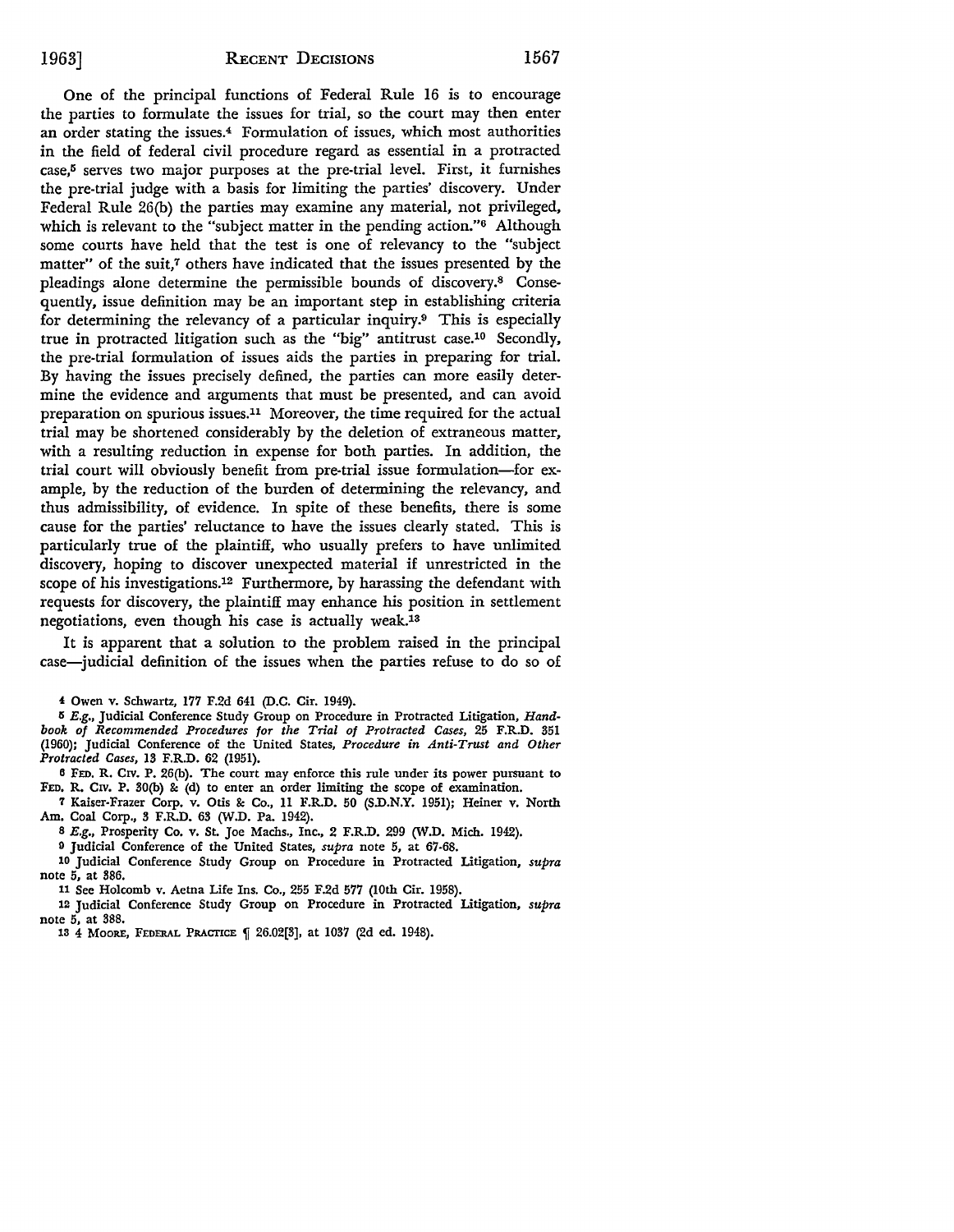their own accord-must be found. It has been suggested in this context that the judge should take the initiative<sup>14</sup> and actually be a participant in the process of clarifying and limiting the issues.<sup>15</sup> At the same time, it seems to be assumed that the final order stating the issues will be a result of agreement between the parties. Existing authority is unclear as to exactly how much power the judge has to force a pre-trial definition of issues when the parties cannot agree. Professor Moore states that a court should not impose its own view of the issues upon the parties; $16$  however, only one case can be cited to support this proposition, and that only indirectly.17 There was, however, some indication prior to the principal case that courts were tending to assume a larger role in the definition of issues.18 Illustrative of this trend is *Package Mach. Co. v. Hayssen Mfg.* Co.,19 in which the court granted defendant's motion to dismiss when plaintiff failed to comply with a pre-trial order to particularize the issues. This was not a defining of issues by the court, but rather a means of forcing the parties to define the issues themselves under Federal Rule 4l(b).20 Although this case did not involve the operation of Rule 16, it exemplifies the general philosophy that a judge does have the power to participate actively in the formulation of issues. The first and only decision, prior to the principal case, in which the court actually entered a pre-trial order defining the issues without complete agreement of the parties,<sup>21</sup> was *Brinn v. Bull Insular Lines, Inc.22* The judge had entered a pre-trial order defining the issues which stated that the definition had been obtained by agreement of the parties. Subsequently, the defendant moved to amend the pre-trial order to include the issue of contributory negligence, claiming that he had not intended to admit liability as stated therein.23 The amendment was denied on the ground that there was no evidence to support the issue, and the court decided instead to delete the phrase "by agreement" from the original order. This seems to indicate that the court felt that it had the power to define the issues absent complete agreement of the parties.

It would appear that the concept of judicial participation in issue formulation espoused by *Brinn* and the principal case is well-suited to achiev-

14 Sunderland, *The Theory and Practice of Pre-Trial Procedure,* 36 MrcH. L. REv. 215 (1937). •

15 Judicial Conference Study Group on Procedure in Protracted Litigation, *supra*  note 5, at 388.

16 3 Moore, *op. cit. supra* note 13, [16.11, at 1116.

17 Padovani v. Bruchhausen, 293 F.2d 546 (2d Cir. 1961).

18 See Bromley, *Judicial Control of Anti-Trust Cases,* 23 F.R.D. 417 (1959).

10 164 F. Supp. 904 (E.D. Wis. 1958), *aff'd,* 266 F.2d 56 (7th Cir. 1959).

20 FED. R. Crv. P. 4l(b), which gives the judge the power to dismiss the complaint for plaintiff's failure to comply with any orders of the court.

21 *But see* Note, 72 YALE L.J. 383, 385 (1962), which expresses the opinion that *Brinn*  is considerably weakened as precedent for the proposition that a judge may define the issues without complete agreement of the parties, because the parties had reached apparent agreement prior to the issuance of the pre-trial order.

22 28 F.R.D. 578 (E.D. Pa. 1961).

23 The pre-trial order stated that the parties had agreed on the existence of liability and only a question of remedy remained.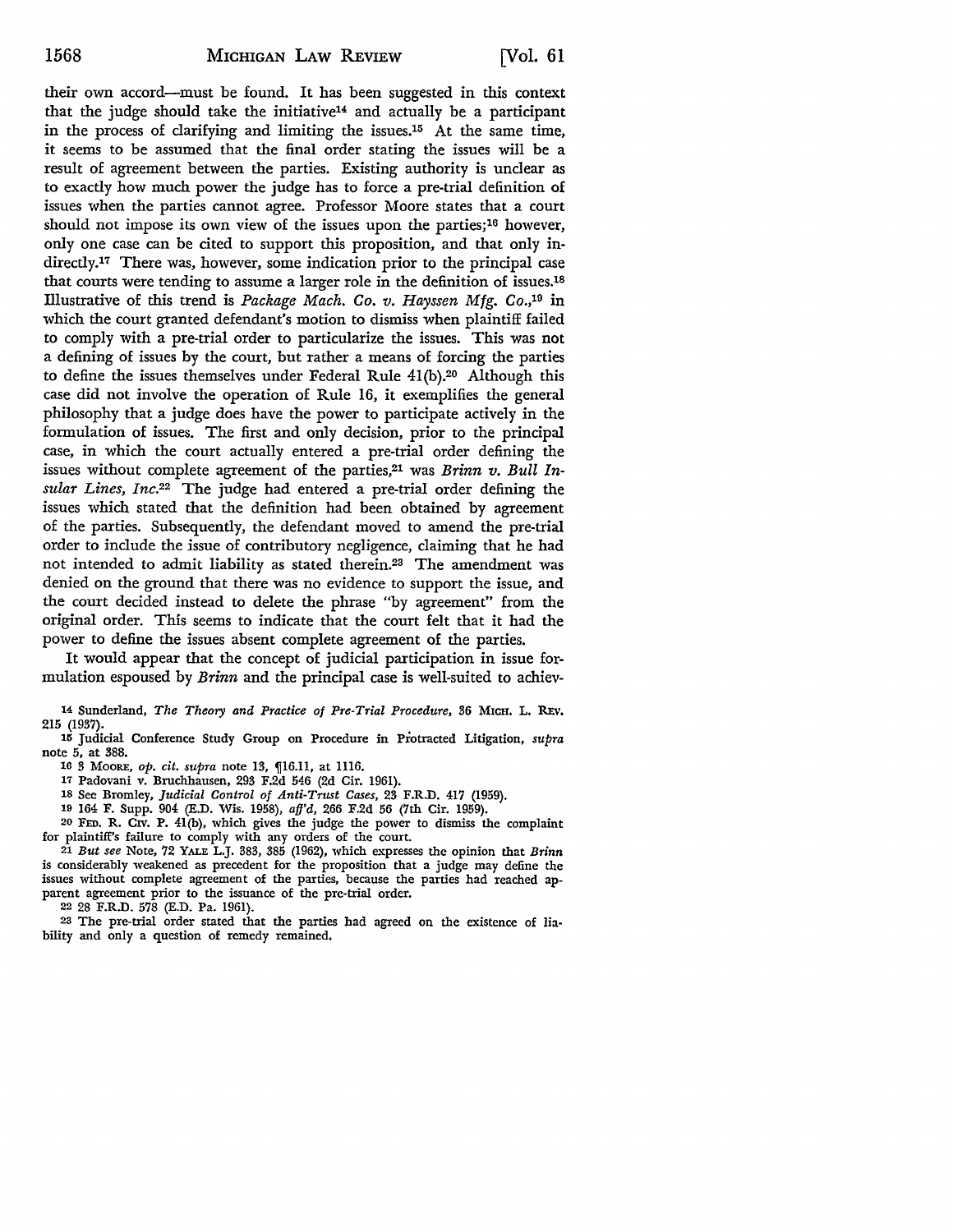ing the purposes of Rule 16. The desirability of these purposes seems to lead to the conclusion that *unilateral* formulation of the issues by the judge might be proper in cases where the parties fail to agree. The opinion in the principal case suggested that the pre-trial judge has the power to do so, although it was unnecessary in this instance.24 One of the prime reasons for not allowing such a broad power is the lack of restrictions to prevent an arbitrary formulation. Rule 16 contains no express limitations on the judge's powar in drawing up the pre-trial order. Thus, restrictions must be self-imposed by the judiciary. In the principal case, for example, the court limited itself to adopting defendant's version of the issues because it found the parties in substantial agreement and sought to build upon that accord.25 A second reason for not allowing such an unfettered power is that there will ordinarily be no review of such an order available before a decision on the merits, because a pre-trial order is generally not regarded as a final judgment,26 and review, with the exception of an interlocutory appeal, is limited to final judgments.<sup>27</sup> Subsequent to the issuance of the pre-trial order, the plaintiff in the principal case petitioned for a writ of mandamus to compel the judge to add plaintiff's version of the issues to the order.28 In a short opinion the court of appeals stated that formal assent of the parties was not necessary for the definition of issues if the judge found that they were in basic agreement, thus indicating that the appellate court approves of the reasoning in the principal case. The court then denied the writ on the basis of a federal policy against interlocutory appeals at the pre-trial stage. Because the parties are usually denied appeal until the final judgment, they run the risk of having the court of appeals find the lower court's formulation of the issues erroneous. Therefore, a long and expensive trial may go for naught, and the parties may face the delay and expense of a new trial on only slightly different issues. A new trial also means an additional burden on the federal district courts-swelling their already crowded dockets.

The aforementioned problems demonstrate the need for some safeguards if there is to be a practicable means by which the judge can break a deadlock in the definition of issues. One such safeguard inherent in the system is the general high quality of the federal bench. This is one of the best possible guarantees against judicial arbitrariness in the definition of issues. Although even a qualified jurist may err, Rule 16 allows him to modify the pre-trial order during the trial if it appears that there will be "manifest injustice" if it is not changed.29 Perhaps this will be sufficient to prevent any miscarriage of justice. It would probably be better, how-

24 Principal case at 8.

25 *Ibid.* 

- 26 3 Moore, op. cit. supra note 13, *[16.21, at 1132.*
- 27 Interlocutory Appeals Act, 72 Stat. 1770 (1958), 28 U.S.C. § 1292 (1958); See 3 MooRE,

*op. cit. supra* note 13,  $\int$  16.21, at 1132.

28 Life Music, Inc. v. Edelstein, 309 F.2d 242 (2d Cir. 1962). 20 FED. R. CIV. P. 16.